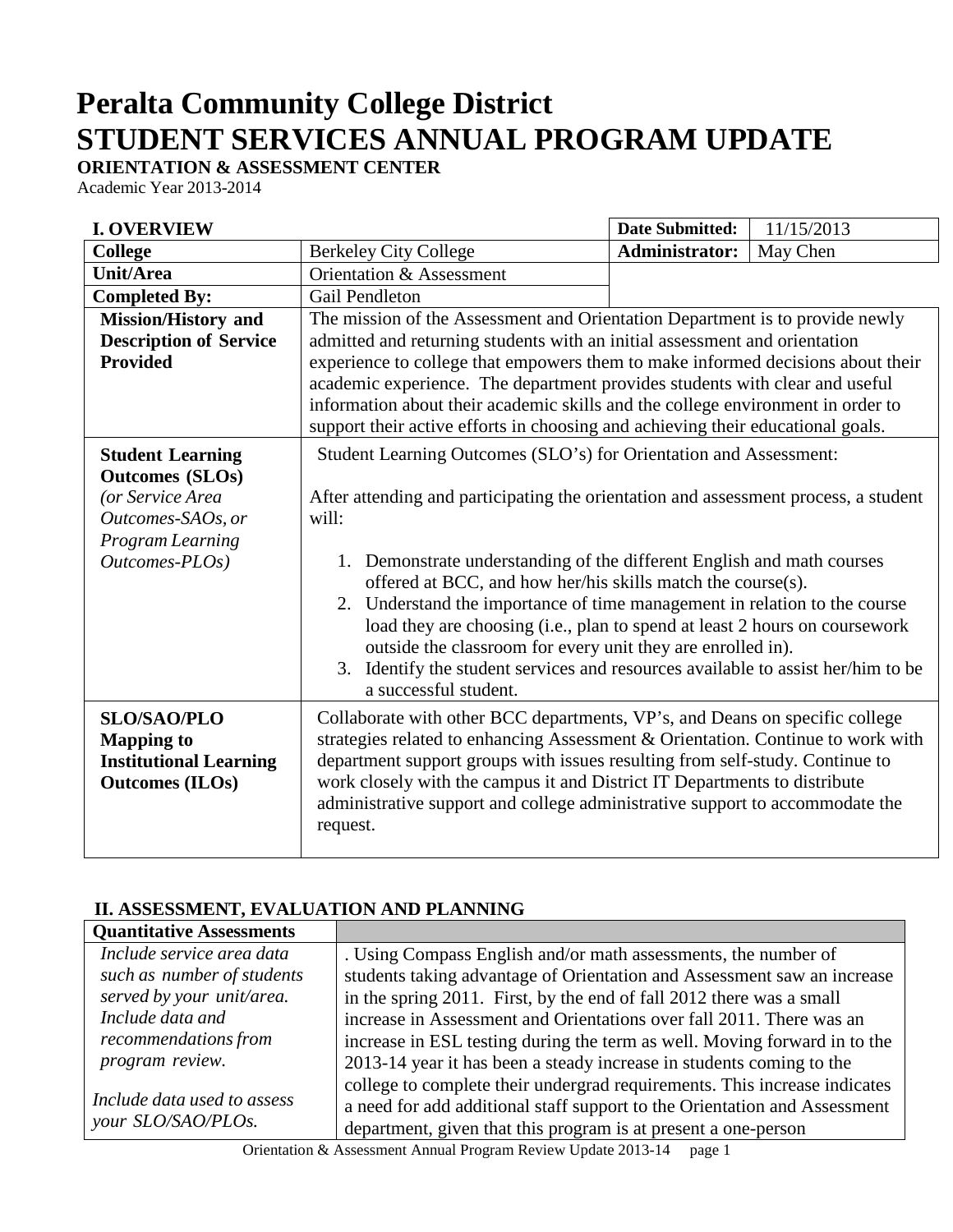|                                                                                                                                                                            | department, and the workload has increased significantly since moving<br>into the new facility (Sept. 2006).                                                                                                                                                                                                                                                                                                                                                                                                                                                                                                                                                    |
|----------------------------------------------------------------------------------------------------------------------------------------------------------------------------|-----------------------------------------------------------------------------------------------------------------------------------------------------------------------------------------------------------------------------------------------------------------------------------------------------------------------------------------------------------------------------------------------------------------------------------------------------------------------------------------------------------------------------------------------------------------------------------------------------------------------------------------------------------------|
| <b>Qualitative Assessments</b>                                                                                                                                             |                                                                                                                                                                                                                                                                                                                                                                                                                                                                                                                                                                                                                                                                 |
| Present evidence of<br>community need based on<br>advisory committee input,<br>student surveys, focus<br>groups, etc.<br>Include data used to assess<br>your SLO/SAO/PLOs. | As shown by data from PCCD Institutional Research data, the<br>Orientation and Assessment Program is a very important process with<br>respect to supporting student retention and success at Berkeley City<br>College. This program is important for non-traditional students who<br>are not familiar with the college admission and enrollment process, as<br>well as most first time college students. In addition to the our data we<br>have been requested by the various local high schools to assist them<br>with getting more students enrolled into the 2-year college system and<br>filter the students to the college for continual academic success. |

# **III. Identifying Strengths, Weaknesses, Opportunities, and Limitations**

| <b>Strengths</b><br>What are the STRENGTHS<br>of your unit/area?                          | The strength of the Assessment Department is the existing orientation<br>program is strong in that it covers required topics in an efficient,<br>engaging, and consistent manner. The hour long orientation session links<br>with the English and math assessments to provide students with a solid<br>initial experience as they enroll in their first semester                                                                                                                              |
|-------------------------------------------------------------------------------------------|-----------------------------------------------------------------------------------------------------------------------------------------------------------------------------------------------------------------------------------------------------------------------------------------------------------------------------------------------------------------------------------------------------------------------------------------------------------------------------------------------|
| <b>Weaknesses</b><br>What are the current<br><b>WEAKNESSES</b> of your<br>unit/area?      | The weaknesses of the program lie in the need for additional support staff<br>to handle the increasing demand for services by increased student<br>enrollment. Another weakness lies in the lack of a more comprehensive<br>orientation program, one that could provide more breadth in both the<br>assessment and orientation parts of the program. As well as ensuring a<br>greater preparation for counseling, registration and other resources and<br>services that exist at the college. |
| <b>Opportunities</b><br>What are the<br><b>OPPORTUNITIES</b><br><i>in your unit/area?</i> | The opportunities within this program lie in the flexibility and<br>willingness to adapt and change of the one staff person.                                                                                                                                                                                                                                                                                                                                                                  |
| <b>Limitations</b><br>What are the current<br><b>LIMITATIONS</b> of your<br>unit/area?    | Because of the limited staffing and space, the expectations of meeting the<br>college and district FTE for 2013-14 goals may be questionable.                                                                                                                                                                                                                                                                                                                                                 |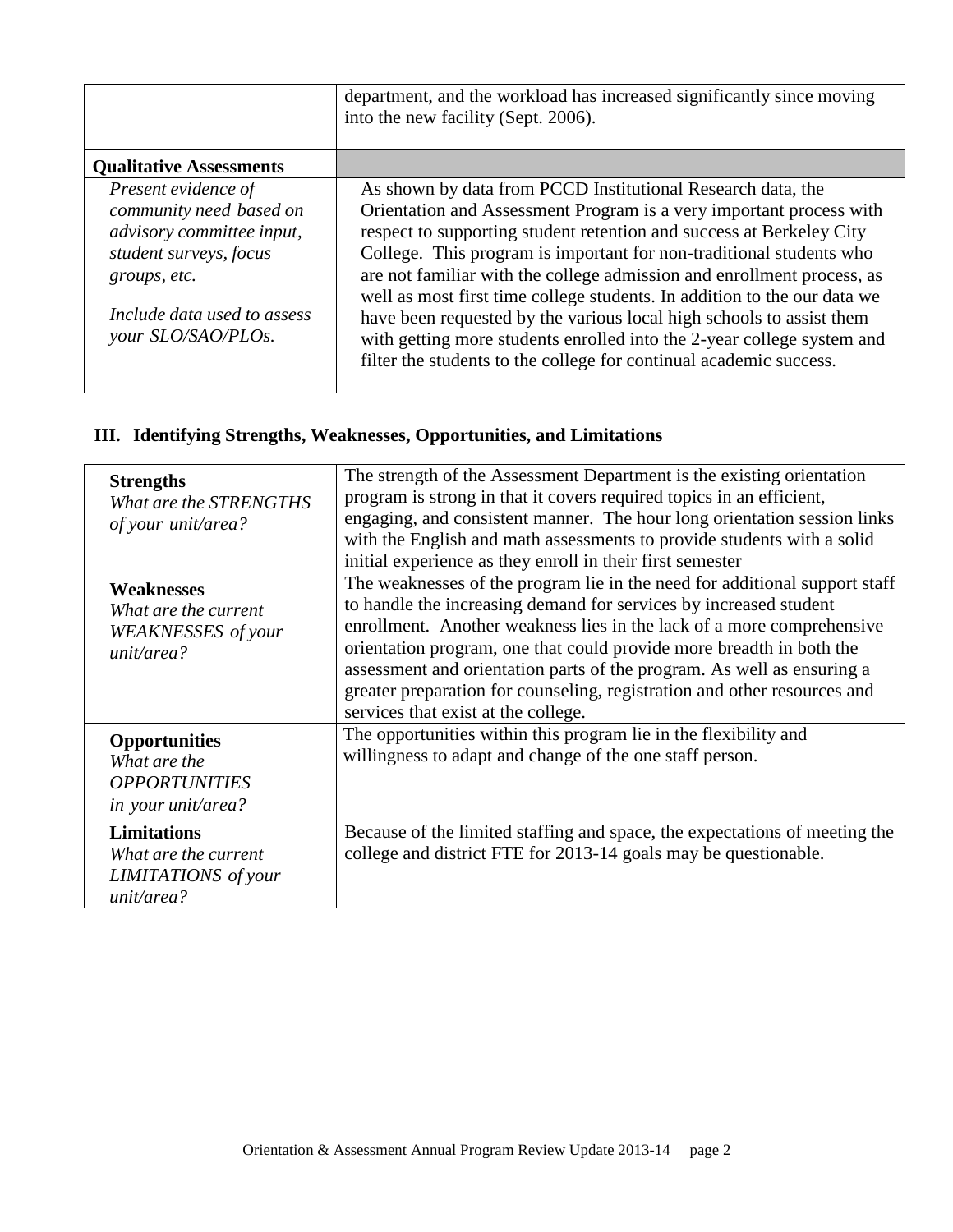#### **Action Plan for Continuous Improvement**

*Please describe your plan for the continuous improvement of your unit/area.*

As a part of the PCCD Student Success & Student Support Group, the district is currently working on a simplified matrix that will help identify and assist the colleges in complying with the state new mandates.

Currently we are in the process of piloting in fall 2014 an online orientation for all students including disabled, and distant education students. Collaborating with the various departments, services and campus resources the District SSSP Committee is trying to create a well-developed and comprehensive way at each campus to integrate ACT Compass with PoepleSoft System, so that it the test results are immediately sent to download into the PeopleSoft System and counseling will have immediately access to student testing scores for matriculation and FTE.

#### **Additional Planned Educational Activities Towards FTES, Student Success, Persistence, and**

**Completion** *Describe your unit/area's plan to meet district FTES target and address student success, persistence, and completion, especially for unprepared, underrepresented, and underserved students. (see Student Success Scorecard[-http://scorecard.cccco.edu/scorecard.aspx\)](http://scorecard.cccco.edu/scorecard.aspx))*

| <b>Meet District FTES Target</b><br>for AY2014-2015                                                                                                                                                                                                                                                       | Begin a mobile enrollment services to the various feeder schools, special<br>populations and groups. Verify initial college application process and<br>develop continual bi-annual calendar dates for testing at each high<br>school, adult school, charter and private school and CBO's.                                                                                                        |
|-----------------------------------------------------------------------------------------------------------------------------------------------------------------------------------------------------------------------------------------------------------------------------------------------------------|--------------------------------------------------------------------------------------------------------------------------------------------------------------------------------------------------------------------------------------------------------------------------------------------------------------------------------------------------------------------------------------------------|
| <b>Increase Student Success</b>                                                                                                                                                                                                                                                                           | A well-developed process that includes the first four steps of the SSSP;<br>(CCCApply.org, application, A&O, Counseling, and A&R). We as a<br>college will need to make sure that all staff is trained to engage and make<br>sure that each student is properly directed, stays focused, engaged, feels<br>connected to the college and knows that they are a valued and appreciated<br>student. |
| <b>Increase Persistence</b><br>Percentage of degree and/or<br>transfer-seeking students who<br>enroll in the first three<br>consecutive terms. This metric<br>is considered a milestone or<br>momentum point, research<br>shows that students with<br>sustained enrollment are more<br>likely to succeed. | Entry: Ensure that all first time freshman students at BCC will go<br>through and utilize the multiple measures assessment and complete the<br>SSSP one-stop process for enrollment completion services, such as<br>orientation, assessment, counseling, student education plans (SEP), and<br>registration on site.                                                                             |
| <b>Increase College Completion</b><br>Percentage of degree and/or<br>transfer-seeking students who<br>complete a degree, certificate<br>or transfer related outcomes.                                                                                                                                     | Entry: Ensure that all first time freshman students at BCC will go<br>through and utilize the multiple measures assessment and complete the<br>SSSP one-stop process for enrollment completion services, such as<br>orientation, assessment, counseling, student education plans (SEP), and<br>registration on site.                                                                             |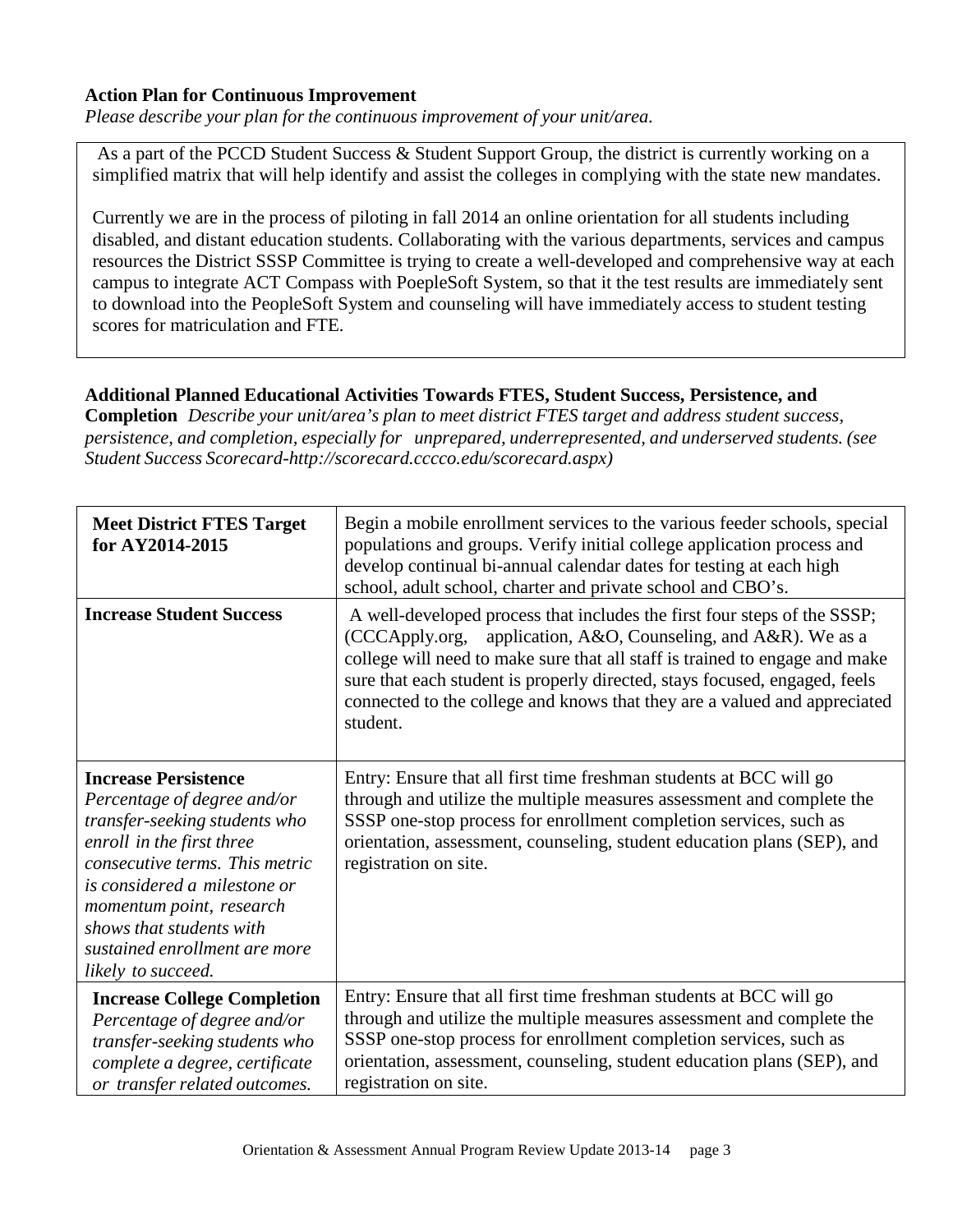# **IV. RESOURCE NEEDS**

# **Human Resource/Personnel**

*Please describe any human resource/personnel needs for your unit/area.*

| <b>Current Staffing Level:</b>                                                                                                                                                                                                                                                                                                                                                                                                                                          |                                                                                                                                                                                                                                                                                                                                                                                                                                                                                                                                                            | <b>Headcount</b> | <b>FTE Equiv.</b> |  |
|-------------------------------------------------------------------------------------------------------------------------------------------------------------------------------------------------------------------------------------------------------------------------------------------------------------------------------------------------------------------------------------------------------------------------------------------------------------------------|------------------------------------------------------------------------------------------------------------------------------------------------------------------------------------------------------------------------------------------------------------------------------------------------------------------------------------------------------------------------------------------------------------------------------------------------------------------------------------------------------------------------------------------------------------|------------------|-------------------|--|
|                                                                                                                                                                                                                                                                                                                                                                                                                                                                         | <b>Faculty (Permanent)</b>                                                                                                                                                                                                                                                                                                                                                                                                                                                                                                                                 | $[#]$            | [#]               |  |
|                                                                                                                                                                                                                                                                                                                                                                                                                                                                         | <b>Faculty (PT/Adjunct)</b>                                                                                                                                                                                                                                                                                                                                                                                                                                                                                                                                | [#]              | $[$ #]            |  |
|                                                                                                                                                                                                                                                                                                                                                                                                                                                                         | <b>Classified Staff</b><br>(Permanent)                                                                                                                                                                                                                                                                                                                                                                                                                                                                                                                     | [1]              | [1]               |  |
|                                                                                                                                                                                                                                                                                                                                                                                                                                                                         | <b>Classified Staff</b><br>(Hourly)                                                                                                                                                                                                                                                                                                                                                                                                                                                                                                                        | [#]              | $[$ #]            |  |
|                                                                                                                                                                                                                                                                                                                                                                                                                                                                         | <b>Students</b>                                                                                                                                                                                                                                                                                                                                                                                                                                                                                                                                            | $\mathbf{1}$     | .5                |  |
|                                                                                                                                                                                                                                                                                                                                                                                                                                                                         | <b>ICC/Consultant/Other</b>                                                                                                                                                                                                                                                                                                                                                                                                                                                                                                                                | [#]              | $[$               |  |
| <b>Narrative:</b><br>Describe the current<br>staffing level in relation to<br>the relative need for<br>effective delivery of your<br>unit/area's programs and<br>services.<br>Discuss any current<br>position vacancies, the<br>need for additional<br>personnel, the need for<br>permanent faculty/staff<br>instead of adjunct/hourly<br>personnel, etc.<br>Describe implications of the<br>current staffing level in<br>your unit/area to overall<br>service delivery | The center is staffed by a full-time coordinator (classified position), with<br>additional staffing from student assistant(s). Additional permanent staff in<br>needed to keep up with the growth of the college.<br>During peak registration many students are more effective because of the<br>assistance they receive from the Student Ambassadors and work-study<br>students. Students are more effective and capable of managing their own<br>student accounts in PeopleSoft with the additional customer service from the<br>student support groups. |                  |                   |  |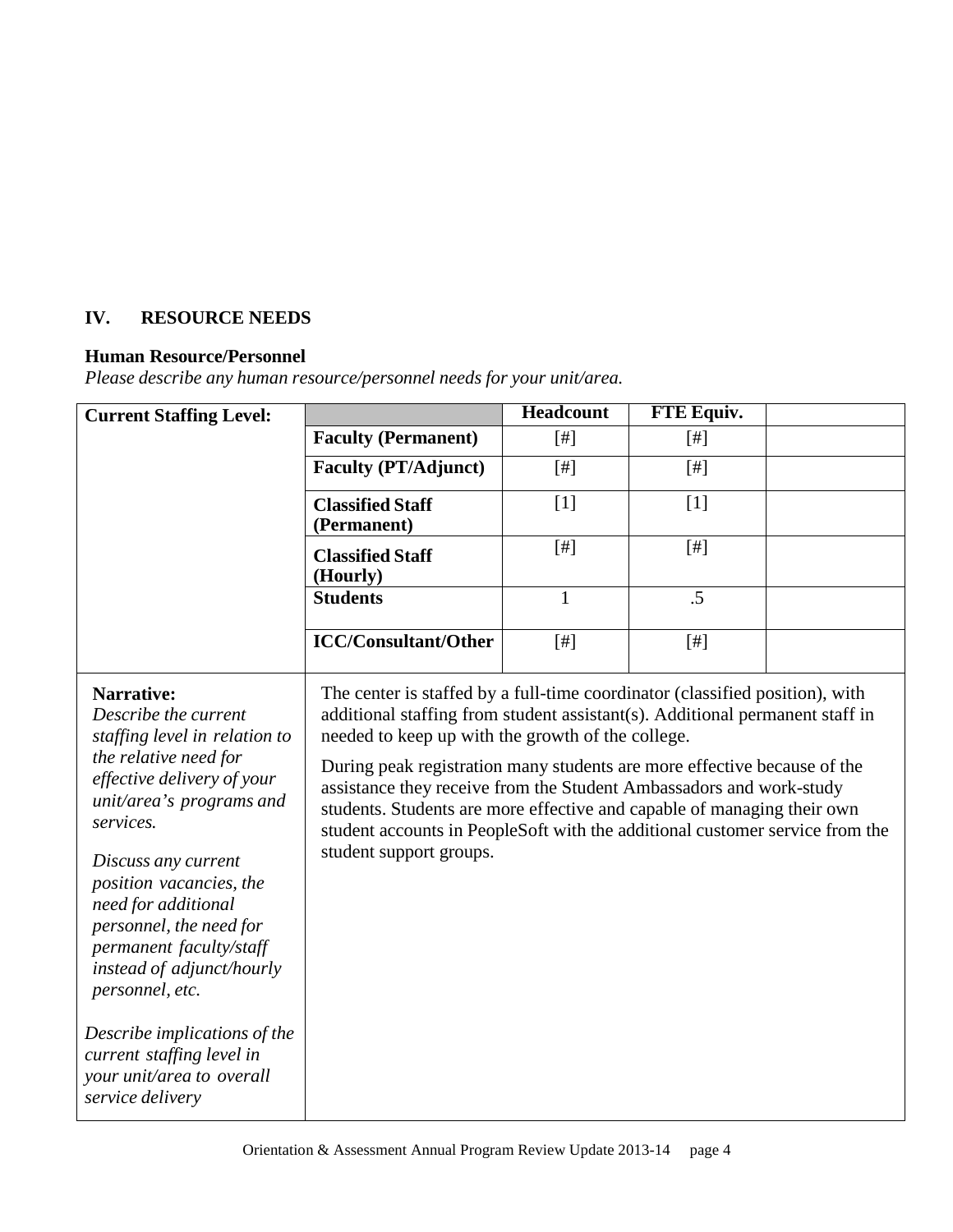| Human<br><b>Resource/Personnel</b><br><b>Requests</b><br>List your human<br>resource/personnel requests in<br>prioritized/ranked order. | Add a .5 FTE clerical assistant to the Orientation Department to provide<br>support in the initial sign-up for Assessment and Orientation, preparation and<br>support for on-going assessment and orientation activities, and to provide<br>day-to-day information related to assessment, orientation, and matriculation,<br>and mobile site services. This position would be a Clerical Assistant II that<br>would cost approximately \$24, 720, including fringe benefits. |
|-----------------------------------------------------------------------------------------------------------------------------------------|------------------------------------------------------------------------------------------------------------------------------------------------------------------------------------------------------------------------------------------------------------------------------------------------------------------------------------------------------------------------------------------------------------------------------------------------------------------------------|
| Human resource/personnel<br>requests will go through the<br>established College and District<br>planning and budgeting<br>process.      |                                                                                                                                                                                                                                                                                                                                                                                                                                                                              |

# **Facilities/Infrastructure**

Please describe any facilities/infrastructure needs for your unit/area.

| <b>Narrative:</b><br>Describe the technology<br>needs of your unit/area in<br>relation to the relative<br>need for effective delivery<br>of programs and services. | Currently our unit has one station area to serve students and because of the<br>limited space we are forced to utilize a small area that impedes on the flow<br>of all students served and affects the delivery of effective customer service<br>during peak registration.                                              |
|--------------------------------------------------------------------------------------------------------------------------------------------------------------------|-------------------------------------------------------------------------------------------------------------------------------------------------------------------------------------------------------------------------------------------------------------------------------------------------------------------------|
| Describe implications of the<br>current state of technology<br>in your unit/area to overall<br>service delivery.                                                   |                                                                                                                                                                                                                                                                                                                         |
| <b>Facilities/Infrastructure</b><br><b>Requests</b><br>List your facilities requests<br>in prioritized/ranked order.                                               | At this time there is a request to build out or expand our area because our<br>current space does not allow for expansion in our current location on<br>campus. This area is shared with the LRC. In the future there is a need to<br>have a space devoted solely for on-going assessments during the academic<br>year. |
| Facilities requests will go<br>through the established<br>College and District<br>planning and budgeting<br>process.                                               |                                                                                                                                                                                                                                                                                                                         |